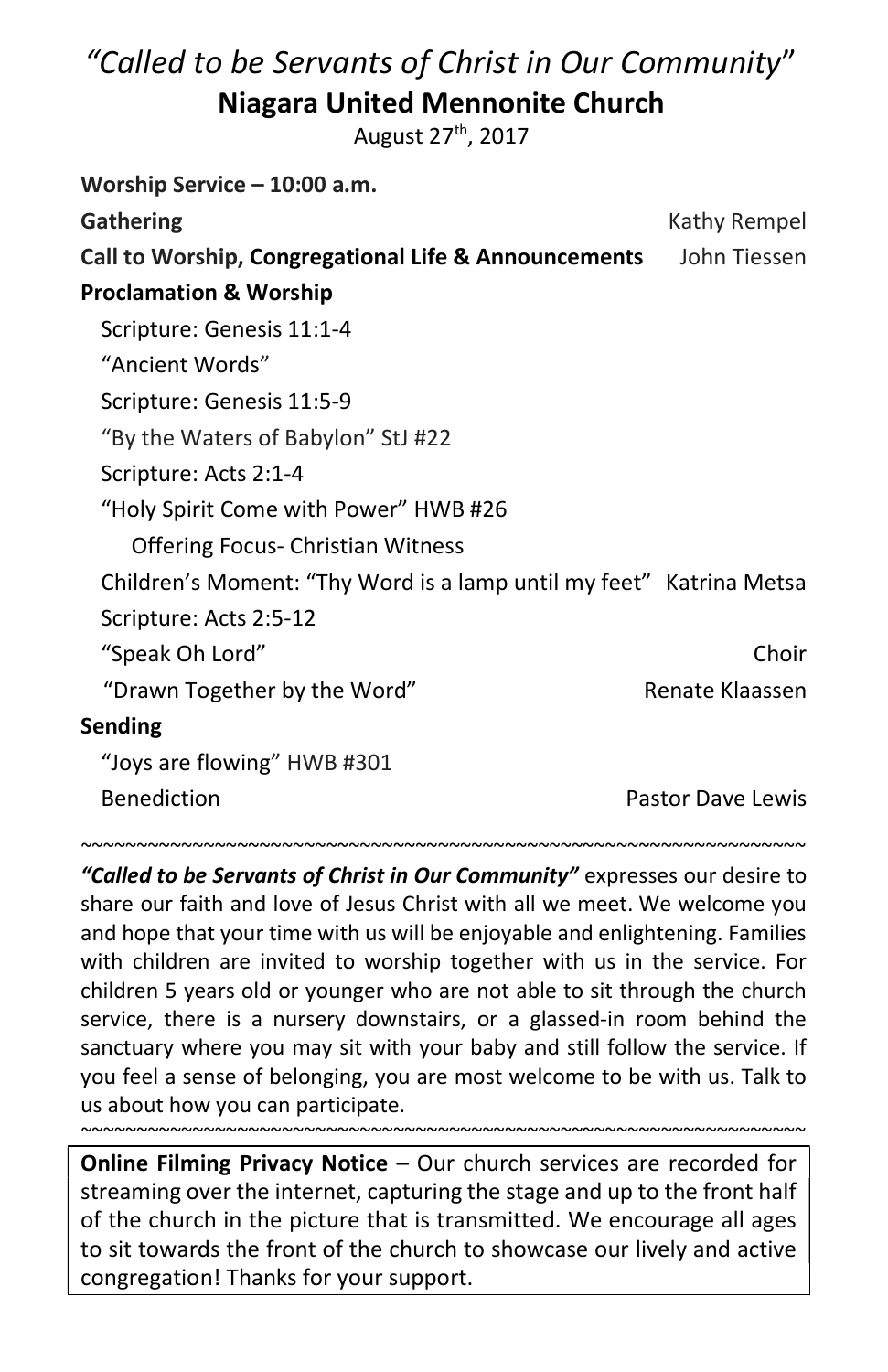### JOYS & CONCERNS:

It is with sympathy that we share the passing of Jacob Froese, father of Gerry & Donna (Epp) Froese, on August 22, 2017. Jake was baptized and married to his wife Erna, here in our church. His funeral service was held on Saturday at Grace Mennonite Church in St. Catharines.

Please pray for Ernie Pries who has had a bad fall last week. He has just been released into a regular ward in the Niagara Falls Hospital, after an extensive stay in the ICU. Praise God for answered prayer! He will now require physiotherapy to improve standing and walking by himself. Thank-you kindly for your concern and prayers.

Please pray for Audrey Epp and her family, as Audrey's health continues to decline. May our precious Lord and Comforter embrace Audrey and the family with His peace that passes understanding and His love that knows no bounds. Please continue to pray for our brothers and sisters in Christ, and pay them visits, and extend the peace of Christ as often as the Spirit lays it upon your heart to do so. It uplifts Audrey's spirit so, and is such an encouragement to the family.

## WITHIN NIAGARA UM CHURCH:

The Missions and Service committee would like to thank all the volunteers that helped at last Saturday's Peach festival. By all accounts the day was a great success; we were sold out by 2:30. Salsa and Jam sales were \$3,500. These proceeds will help fund a variety of Mission programs. Thanks again for everyone's efforts!

Upcoming Time Changes: We will be changing the times of our worship services, as well as Lighthouse, starting on **Sunday, September 10**<sup>th</sup>. The German Worship Service will begin at 9:50 a.m., followed by the English Service at 10:45 a.m. Everyone (including children) will worship together for the first 20-25 minutes of the service at which time the children will be released to go to Lighthouse. The English worship service and Lighthouse will end between 11:50 a.m. and 12:00 p.m. On Sunday, September 10, we will also be having a potluck to kick off the beginning of the "new year". Please pray for all of this during the coming weeks.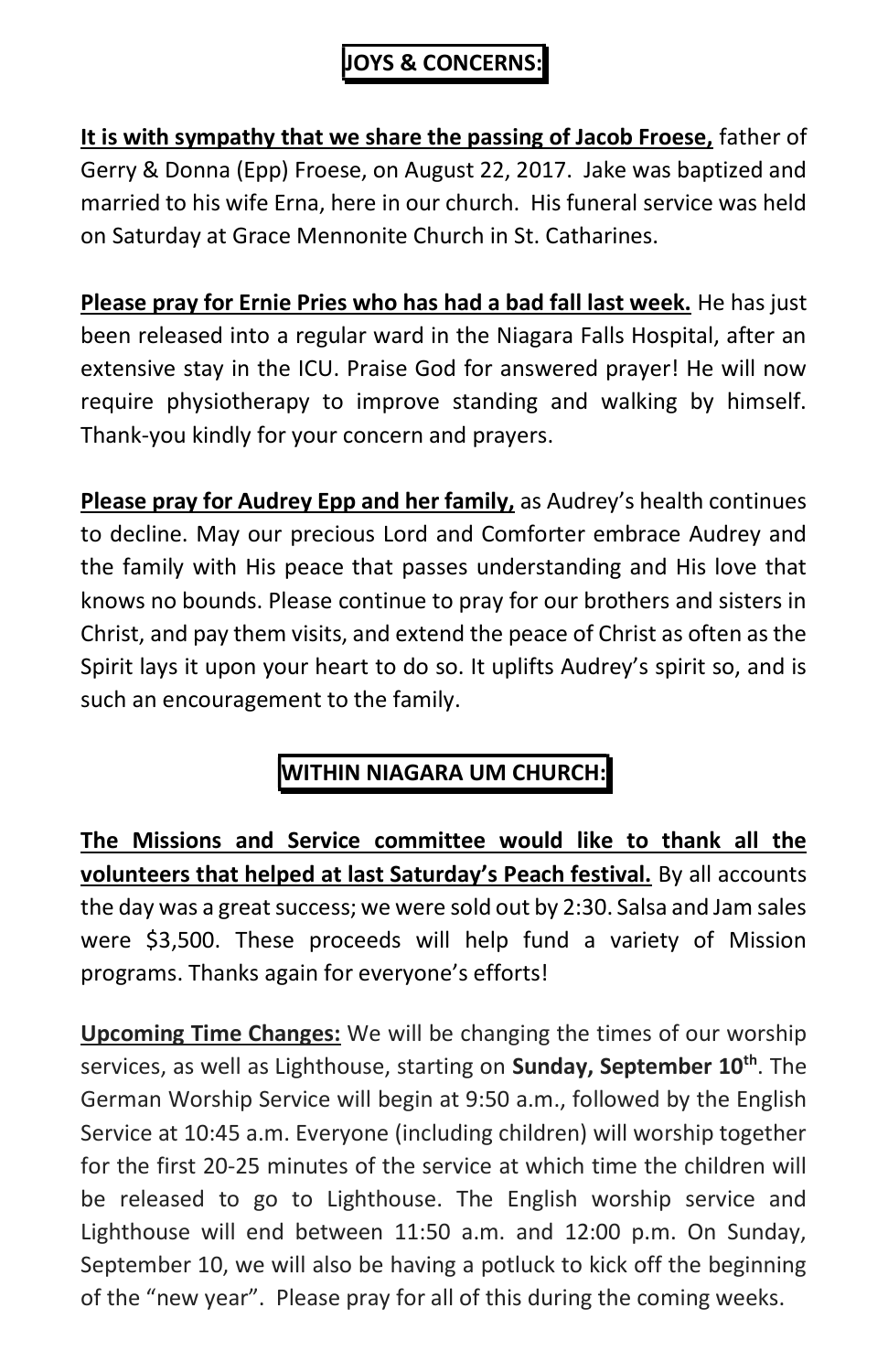Search Committee for Lead Pastor: By now you have probably noticed our advertisement in the Canadian Mennonite and the posting on our church website. Candidates have until the end of September to apply for the Lead Pastor position. In the meantime, the Search Committee has been working on a Congregational Information Form as recommended by MCEC as part of the process. The information on this form will give the candidate a good overall picture of our congregation, our theology and our facilities, as well as information about the surrounding community. We are also reviewing other helpful information from the conference and will begin planning the interview process with our next meeting. Our MCEC resource person is David Brubacher, currently half-time pastor at Grace. He comes with many years of pastoral and conference experience and his knowledge of this process has been very helpful. Some of you have been asking if we know how many candidates have applied. Right now, we don't know; but what we do know, is that the Lord is already preparing someone for our congregation. Thank you for your continued prayers and support! Feel free to contact anyone on the committee at any time. Ruth Willms, John Rempel, Joachim Dau, Erik Metsa, Becky Bartel, Becca Willms, Linda Friesen (Henry).

#### Associate Pastor – German Worship

The Search Committee consisting of Hans J. Wiens, Wilhelm Harder and Franz Siemens have advertised the position for over one month on both the NUMC and MCEC web sites. They have received one application from Renate Dau Klaassen, including her resume of education, employment experience, Faith Story and Belief Statement.

The application including the proposed Job Description was reviewed by the Search Committee and they unanimously agreed to recommend Renate to Church Council and the congregation for the position of Associate Pastor – German Worship. This recommendation was reviewed by the German Worship Team who approve the recommendation of the Search Committee.

Renate Dau Klaassen is preaching a sermon during the English Worship Service today, August 27 to allow the entire congregation to become familiar with her. There will be a short Q & A with Renate after the worship service with questions prepared in advance by Church Council.

There will then be a Special Membership Meeting to discuss offering Renate the position and a congregational vote by ballot. Advance voting has been made available through the office this past week, from August 21-25.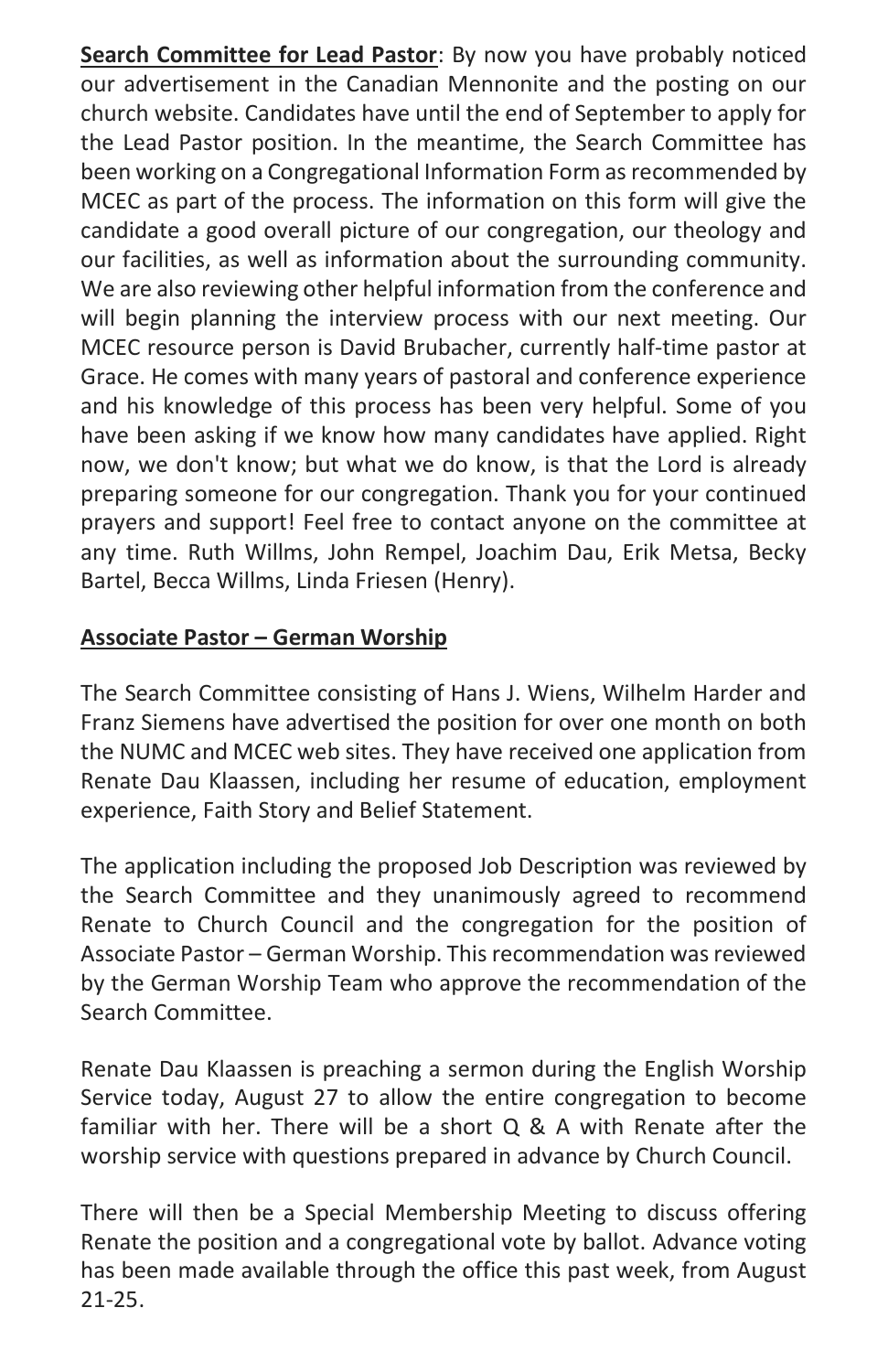The Upper Room Renewal- If you wish to continue receiving your copy of The Upper Room devotional, please contact April in the office, as well, be sure to include any updates on the quantities that you require. If you would like to start subscribing, please contact April to add you to the group subscription. The cost for the 2018 subscription will be \$15 per subscription (one devotional every two months). Payment can be made at the Welcome Centre, or in the church office. Deadline is Sept. 15<sup>th</sup>.

Thank-you to all of our Scripture Readers! We are so blessed to have so many people participate in our worship services through the rotation of Scripture readers! Thanks to everyone who read for us as a part of the 2016-2017 schedule. Our next schedule is now being prepared and will be out in mid-September. If you do not ask for your name to be removed, you will be automatically included in this 2017-2018 schedule. To be removed from this list, please let the office know to remove your name from upcoming schedules. If you would like to be added to the Scripture Reader list, please contact the church office!!  $\odot$ 

Recruiting Welcome Centre volunteers! We have a great team of volunteers who faithfully serve at the Welcome Centre each week. We are blessed with their smiles and friendship, as they share their gifts of hospitality with us, as well as newcomers. If anyone would like to join this team, or has questions about what is involved, please kindly speak with April in the church office. We would love to invite some new faces to the rotation!  $\odot$  A new schedule will come out in September, so please connect with the office by Labour Day weekend to be included on it for the 2017-2018 schedule.

# CHILDREN & YOUTH:

YOUTH POOL PARTY! The youth would like to invite the new Grade 9's to join them for a pool party! It will be held at the Willms residence at 890 Line 2. 7:30 pm Friday September 8<sup>th</sup>.

Lighthouse Curriculum from Menno Media has arrived- "Digging for Treasure" – Parables Revealed! A display is set up in the lower foyer. Feel free to browse the materials, sign up to help in areas, offer feedback, ask questions and pray for God's leading for Lighthouse. Laurene Nickel (905)262-5166 or karlhnickel@yahoo.com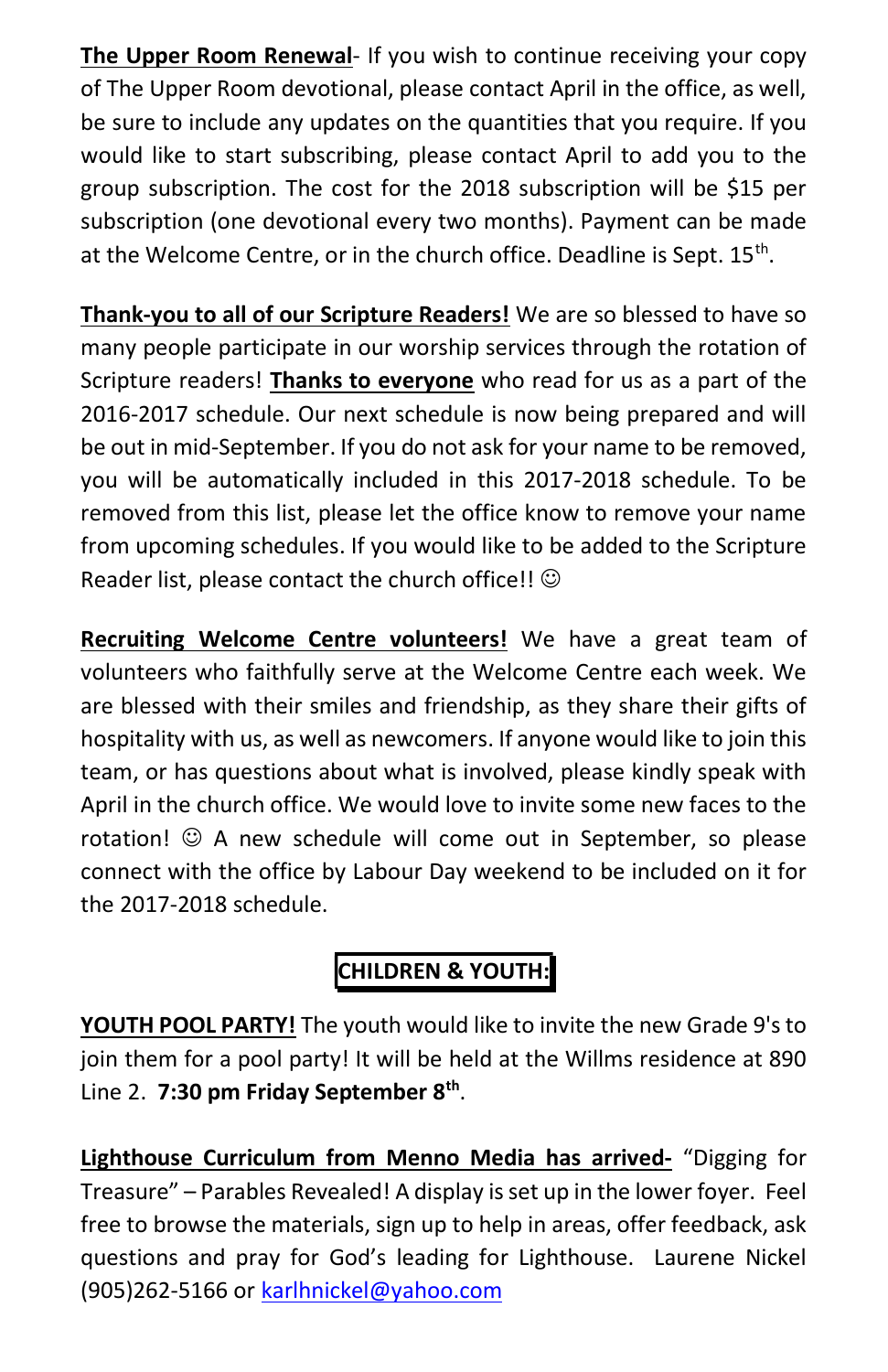#### Please pray for our graduates & post-secondary students

as they embark upon new adventures or continue along in their quest of pursuing higher education:

- Elijah Finlay is entering his  $2<sup>nd</sup>$  year of Psychology at Wilfri Laurier University.
- Chris Friesen is entering his  $1<sup>st</sup>$  year at Brock University majoring in History.
- Megan Friesen in continuing in her  $4<sup>th</sup>$  year at Brock University in the Visual Arts program.
- Noah Janzen is starting his  $4<sup>th</sup>$  year of Mathematical Physics at the University of Waterloo.
- Zachary Janzen is in his 3<sup>rd</sup> year of Electrical Apprentice in Saskatoon, Saskatchewan.
- Aliston Neufeld has graduated from Laura Secord high school and will be attending Brock University in September in the Accounting Co-op program.
- Danielle Redekopp has graduated from the Bachelor of Accounting program at Brock, with Honours, and is now currently enrolled in the Master of Accountancy program at Brock Univsity.
- Victoria Redekopp has graduated from Wilfrid Laurier University with a Bachelor of Arts, Honours Communication with a Film Studies option.
- Hannah Regier has graduated from Eden high school and is now taking a gap where where she plans to travel.
- Matthew Riediger is entering his  $4<sup>th</sup>$  year of Mechanical Engineering at the University of Guelph this September.
- Kendra Sawatzky continues in the Radiography program at McMaster University.
- Kathryn Wiens is continuing her work towards her PhD in Epidemiology at the University of Toronto.

Heartfelt congratulations go out to all of the recent graduates! Praise the Lord for the dedication and wisdom he bestowed upon you through your time of studies. May the Spirit prepare you and guide you as you continue along God's path. May God bless each of these individuals, listed here, and those in our congregation not listed here, who continue on as students, in their studies and pursuit of higher education, providing endurance, direction, and a never ending passion for learning.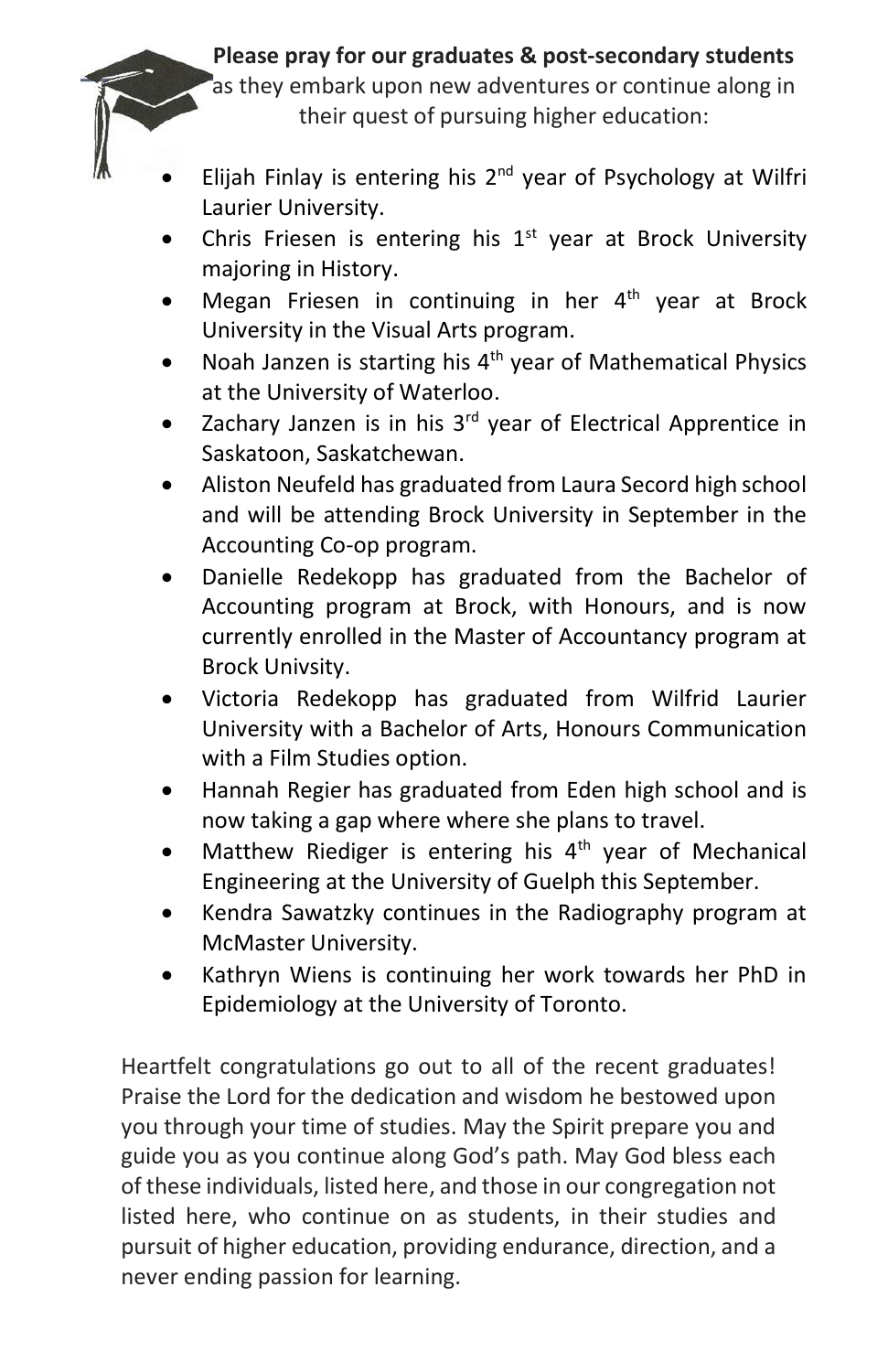# Special Membership Meeting

August 27, 2017, 11:30 am

Please join us after the Worship Service and Q & A with Renate Dau Klaassen for a Special Membership Meeting on August 27. We are expecting two votes to take place and encourage members to mark their calendars to attend.

#### Agenda:

- 1) Welcome
- 2) Acceptance of Agenda
- 3) Appointment of Tellers Committee
- 4) Discussion and vote to hire "Associate Pastor German Service"
	- Candidate Renate Dau Klaassen
	- Part Time Position (15 18 sermons per year)
- 5) Proposal, discussion and vote to hire "Youth & Education Director"
	- Candidate Ellery (Penner) Rauwerda
	- Part Time Position (20 hours per week)
	- Four month term: Sept 1 Dec. 31, 2017
	- Ellery will provide leadership to the Youth program and be a resource person for the Junior Youth and Lighthouse programs
- 6) Other Business
- 7) Close

## MENNONITE DISASTER SERVICE:

VOLUNTEERS NEEDED! Mennonite Disaster Service Response Constance Bay (Ottawa), ON - Repairing from May Flooding: MDS is starting to repair homes that were flooded this spring, assisting vulnerable families who need their basements or crawl spaces insulated and do not have insurance. Volunteers are needed in particular for insulating, some hanging and finishing of drywall, and carpentry. Related skills are desirable but not required. Accommodations will be available. Leadership & Weekly volunteers are needed. The project will start the week of 11 Sept, into Oct. Please consider volunteering by calling or emailing, Nick Hamm at 905-401-3990 or hammnicholas.mds@outlook.com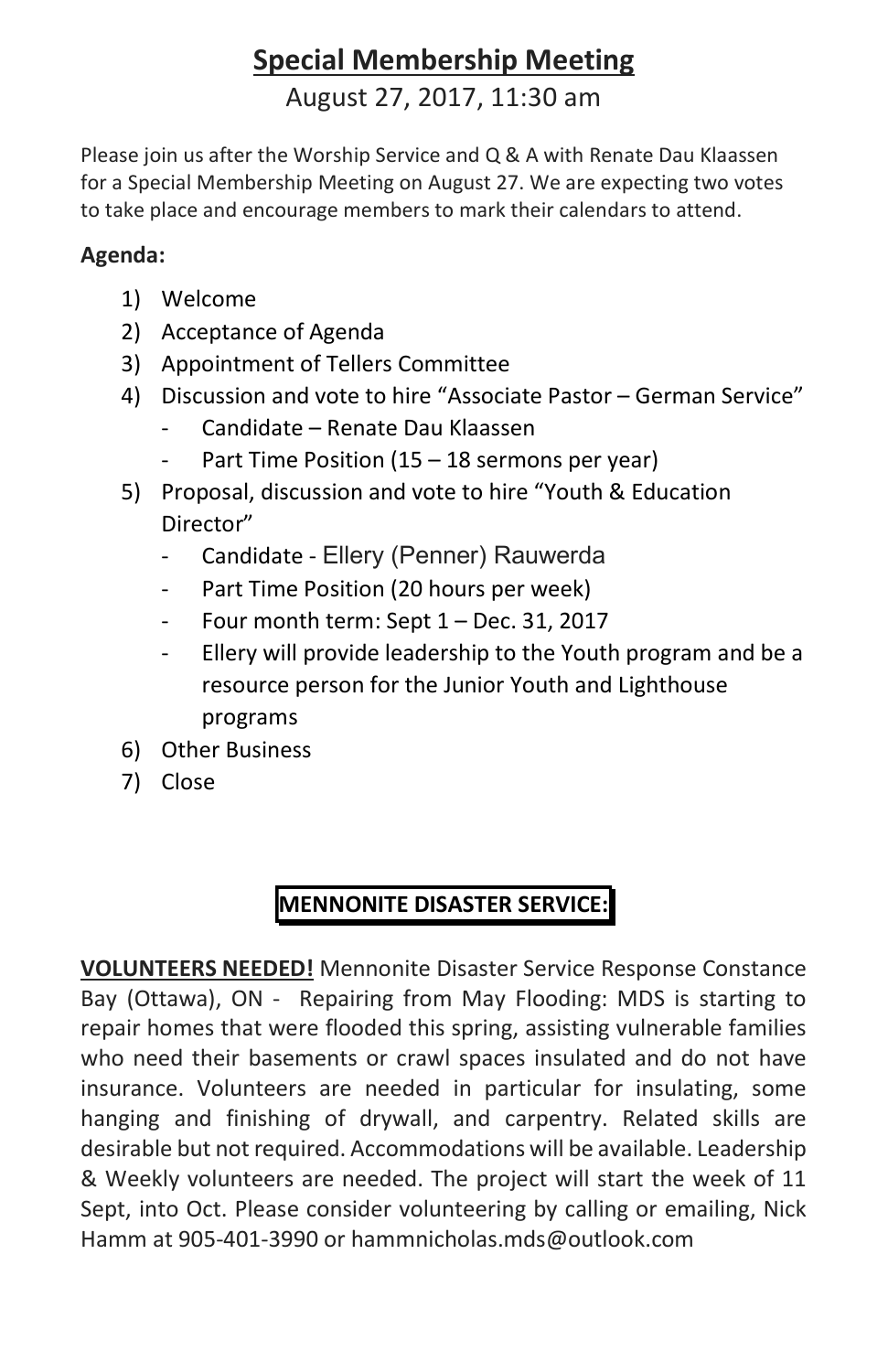### MENNONITE CHURCH CANADA:

Assembly Registration is open! You are invited to register for the October 13-15 special 2017 Assembly in Winnipeg. Discernment Documents are now available at www.futuredirectionsmc.ca. These documents share important background and proposals for the re-organization of our Five Area Churches and MC Canada. Register for Special Assembly by September 8 and save \$\$. Register online at http://home.mennonitechurch.ca/winnipeg2017.

We need your voices! Youth are wanted at the 2017 Special Delegate Assembly, held in Winnipeg from October 13-15. Emerging Voices Initiative (EVI) is partnering with Mennonite Church Canada to invite financial support available to any youth interested in attending the gathering, with no need to apply. EVI will also be providing youth programming related to the Future Directions process. For more information and to donate, visit https://donate.mennonitechurch.ca/project/EVI-Youth2017.

Pray for peace in our world. Horrific violence is displacing hundreds of thousands in the Congo, with many Mennonite congregations affected. Pray for the Mennonite leaders in Congo as well as other agencies abroad that are hard at work planning relief and peace efforts. A recent attack by gunmen in Burkina Faso has killed a number of people, including two Canadians. Pray for the Mennonite congregations there as they minister. May God's light speak into hearts of darkness.

Pray for congregational study groups who are engaging discussions about Truth and Reconciliation in Canada. May the Mennonite Church Canada trilogy of special Intotemak issues and the newly released Lifting Hearts Off the Ground: Declaring Indigenous Rights in Poetry help the conversation. Find them here: www.commonword.ca/go/1204 and www.commonword.ca/go/1211 respectively.

# MENNONITE CENTRAL COMMITTEE:

MCC Ontario Annual General Meeting: Cath & Peter Woolner, former MCC Ethiopia Country Reps will join MCC Ontario staff to update you on MCC's work in Ontario and around the world. For more info, to view the business package and to RSVP, please go to mcco.ca/agm or call 519-745- 8458. Sat, Sept 30, 12-3 pm. Community Room, 50 Kent Ave, Kitchener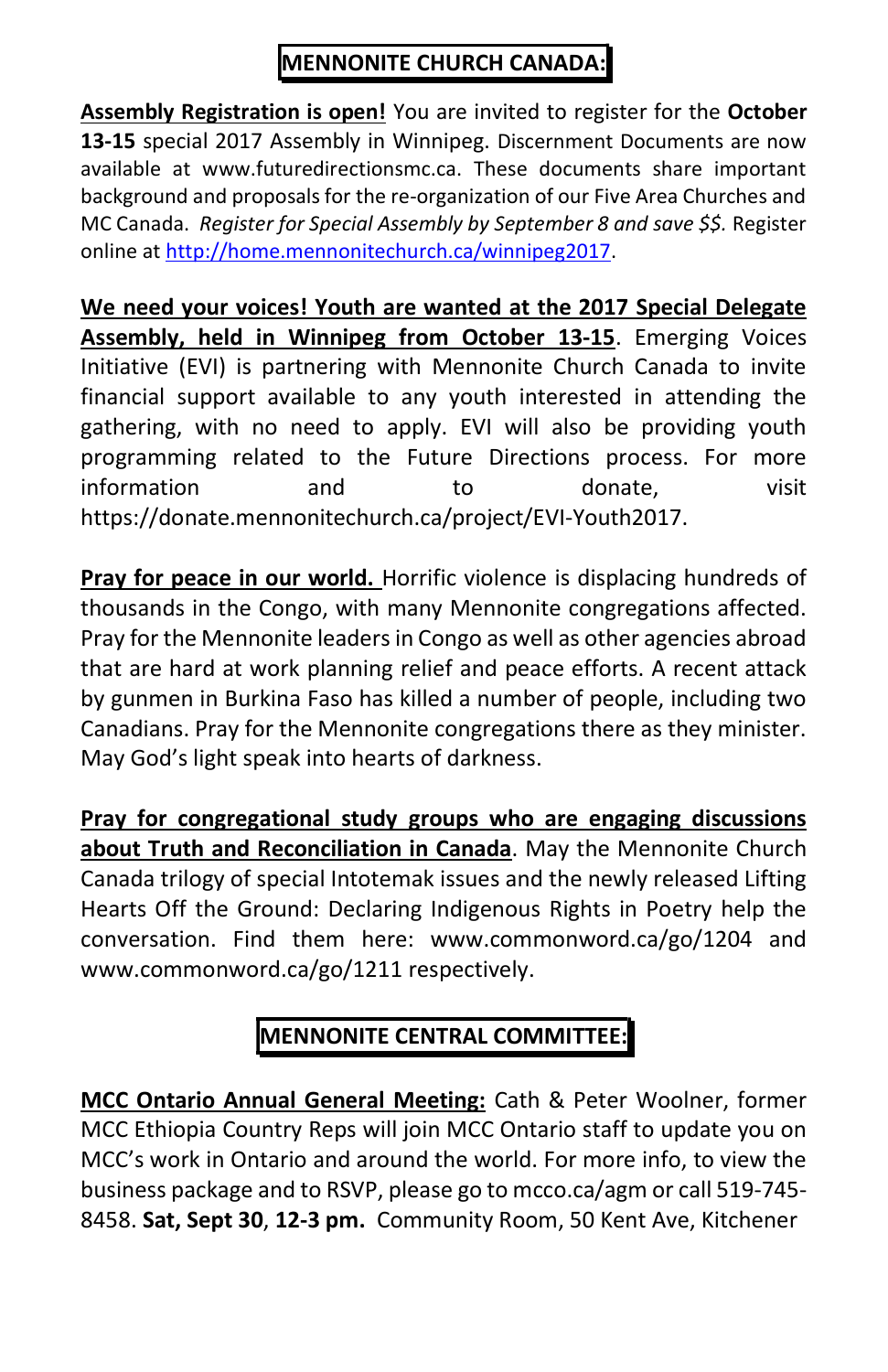Material Resources Shipments We have two upcoming shipments, potentially to the Middle East. Bars of hand soap, laundry soap and sewing kits have been requested. Please consider making a financial donation to help purchase these greatly needed supplies, or buy them and donate to Material Resources at 50 Kent Ave, Kitchener. To donate: call 519-745-8458 & specify that it's for soap/sewing kits. Questions? Call Carolyn Gray at 519-745-8458 ext. 234 or email carolyngray@mcco.ca.

Grow Hope: There are still acres available to sponsor through Grow Hope Niagara and raise funds to help hungry people around the world. \$400 per acre can become \$2,500 through government matching. More info at mcco.ca/grow-hope-niagara.

MCC Ontario is planning a shipment to Ukraine in mid-November and is urgently in need of hygiene kits, sewing kits and some kits we don't regularly collect (sewing kits, and men's and women's care kits). Please help families and individuals in Ukraine meet their basic needs. Find info about this shipment and the needed supplies on our MCC bulletin board.



Get your bikes and feet tuned up for a fantastically fun national church bike-athon on Saturday, September 30<sup>th</sup> in several locations across Canada. The Ride for Refuge is a family-friendly

cycling/walking fundraiser that partners with churches and organizations who work with the displaced, vulnerable and exploited. Mennonite Church Canada and MCC Ontario are among the many teams in Eastern Canada that you can join or support. Be a part of the "Mennonite Church Canada" team in support of the Witness workers of your choice.

Register at https://rideforrefuge.org/charity/mennonitechurchca or contact Jason Martin at jmartin@mennonitechurch.ca or (226) 747-1833.

Or, in Ontario, you can join "The Real MCCO" in support of MCC Ontario Programs addressing poverty, helping refugees and newcomers, walking with Indigenous neighbours and bringing peace through restorative justice. Grab your friends and family for a great time. Register at https://rideforrefuge.org/charity/mcco or contact Katie via katiebuchnea@mcco.ca or 519-745-8458 x235.

Thank you for your continued prayers and financial support of the ministries of Mennonite Church Canada and MCC Ontario!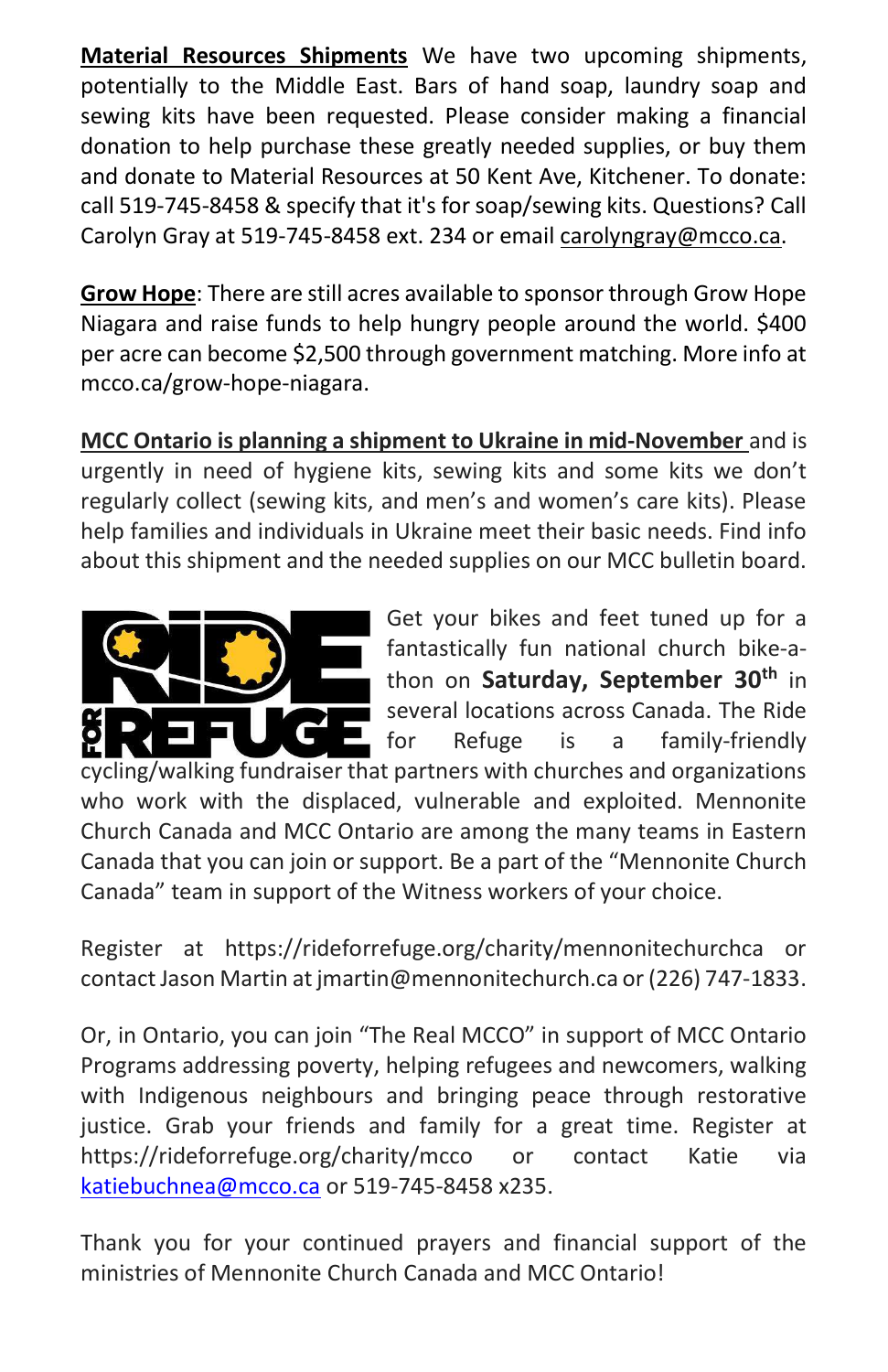#### OUR COMMUNITY AND BEYOND:



Niagara Life Centre has moved to 65 Lakeshore Road (formerly Lakeshore Baptist Church). Attend our Fundraising Banquet on October 27 and hear about our new location and God's blueprint for Niagara Life Centre. For more info go to niagaralifecentre.ca or call 905-934-0021 to reserve your seat today.



Do you know a young person eager for adventure, learning, travel and friendship - all while exploring a life of following Jesus? Outtatown still has space available for 2017-2018!

Visit outtatown.com to learn more and apply.



**Bethany Mennonite Church**, is seeking an Associate Pastor of Youth and Family Ministries. Responsibilities include overseeing the youth ministries, and providing support to our Spiritual

Formation and Mission Teams. This is a 3/4-time position beginning September, 2017. Applications will be reviewed as they arrive. To apply, or for a Job Description and Congregation Information Form, please contact pastoraltransitions@mcec.ca

Varenecki Supper! Fundraiser for "Friends of the Mennonite Centre in Ukraine" on Saturday October 28th at 6 p.m. in Niagara United Mennonite Church auditorium. Tickets \$35 per person (\$20 receiptable) available from Linda Friesen (Henry) 905-684-2929 or George & Teresa Dyck (Vineland) 289-929-3211. A great evening of good food and singing, fun and fellowship, and updates on Ukraine and the Centre's projects. (If you would like to volunteer to help, please call or email me. Thank you, Linda Friesen.)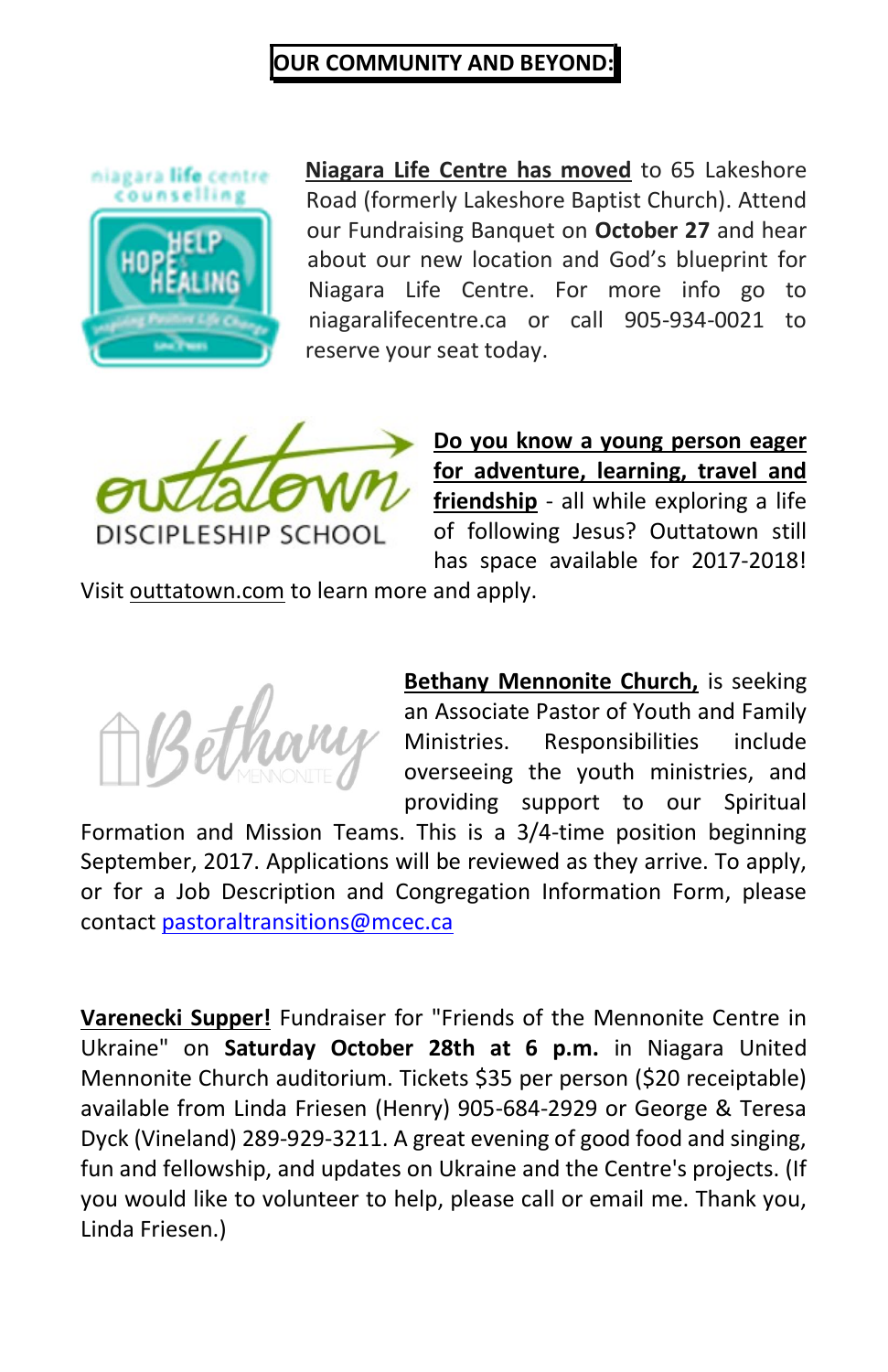# Y'AWESOME MEET & GREET

Grace Lutheran Church is proud to announce the launch of a new program Y'awesome… a Bible study and social group for young adults with special needs.

Y'AWESOME is:

YOUNG **ADULTS WANTING FXTRA SPECTACULAR OPPORTUNITIES MEETING FVFRYONF** 



Your Word is a lamp to my feet; a light on my path. Psalm 119:105

## Please join us for our OPEN HOUSE

# FRIDAY, SEPTEMBER 15th 7:00 pm – 9:00 pm GRACE LUTHERAN CHURCH 213 LINWELL ROAD, ST. CATHARINES

- meet our volunteers
- tour the facilities
- enjoy snacks, music, games
- register to become a participant

A safe group environment where our focus is building a closer relationship with God and each other through the study of His Word and sharing Jesus' love.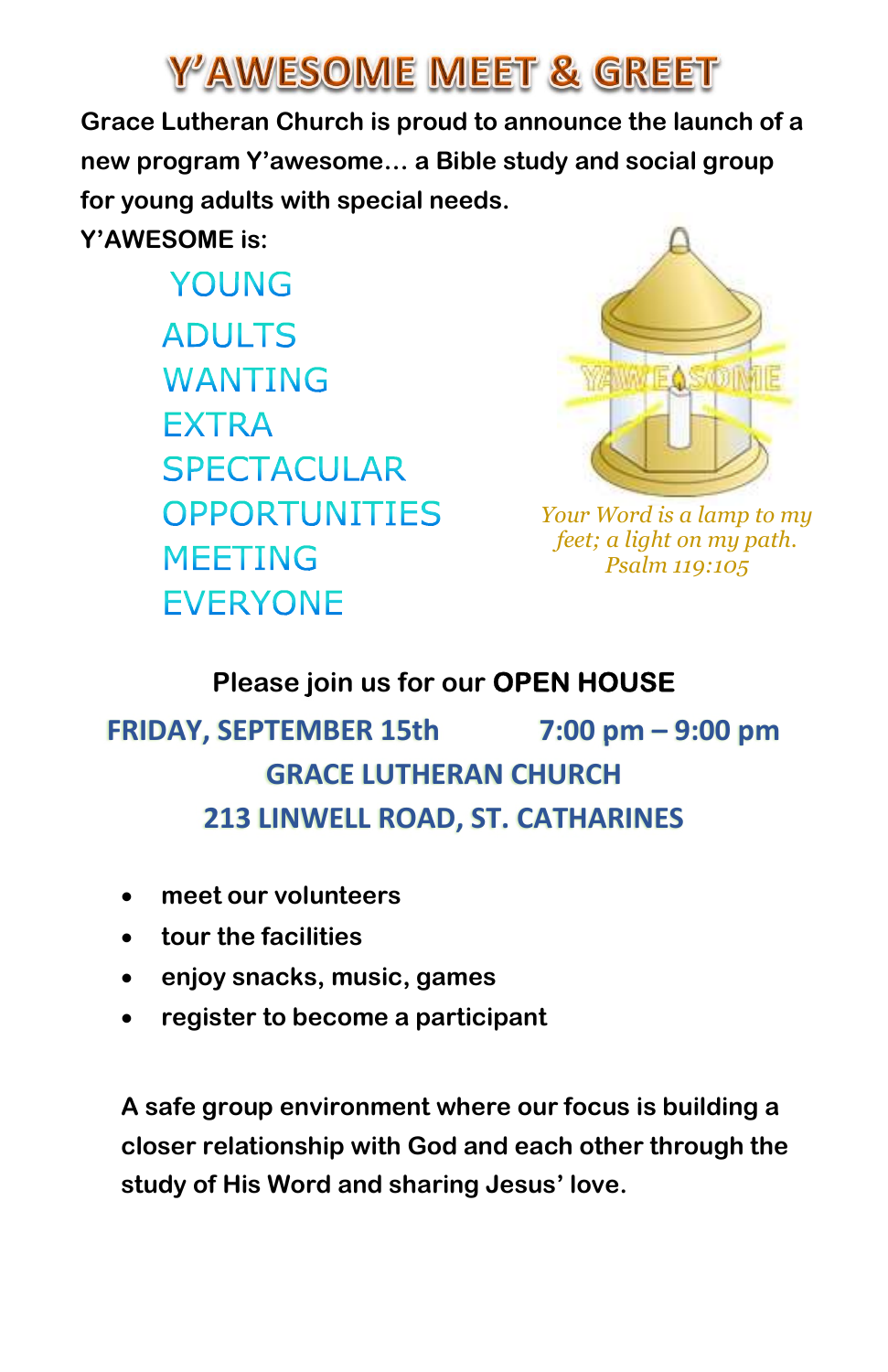## Seeking Understanding: Reading the Bible in Light of Same-Sex Relationships A workshop presented by Dan Epp-Tiessen

One of the reasons for conflict over same-sex relationships in the church is because advocates for different positions can marshal good biblical and theological evidence to support very different sides of the issue. Assuming that the Bible should play a central role in our discernment, this workshop will explore relevant biblical passages, different principles of biblical interpretation, and different ways of thinking theologically about the biblical texts and the issues at stake. The goal is to encourage respectful dialogue between different voices in the conversation that sometimes find it difficult to hear each other. Tickets on sale at Grace Mennonite Church, Vineland United Mennonite Church, Bethany Mennonite Church, and The First Mennonite Church until Sept. 15th!

Dan Epp-Tiessen has been teaching Bible (and a few other courses like Preaching, and Women and Men) at Canadian Mennonite University since 1998. He is a frequent guest in churches and at church conferences to preach and lead workshops. He hails from Leamington, Ontario where he grew up on a fruit and vegetable farm. Dan has been a pastor in Winnipeg and Kitchener and has served with Mennonite Central



Committee in the Philippines. When not working he enjoys reading, running, biking, walking, gardening, and bird-watching. Dan is profoundly grateful for the privilege of being a husband, father, and grandfather, a member of Home St. Mennonite Church in Winnipeg, and for being a double cancer survivor.

> Saturday, September 30th | 9:00am – 3:00pm Grace Mennonite Church, 677 Niagara St., St. Catharines Tickets: \$15 (includes coffee break & lunch)